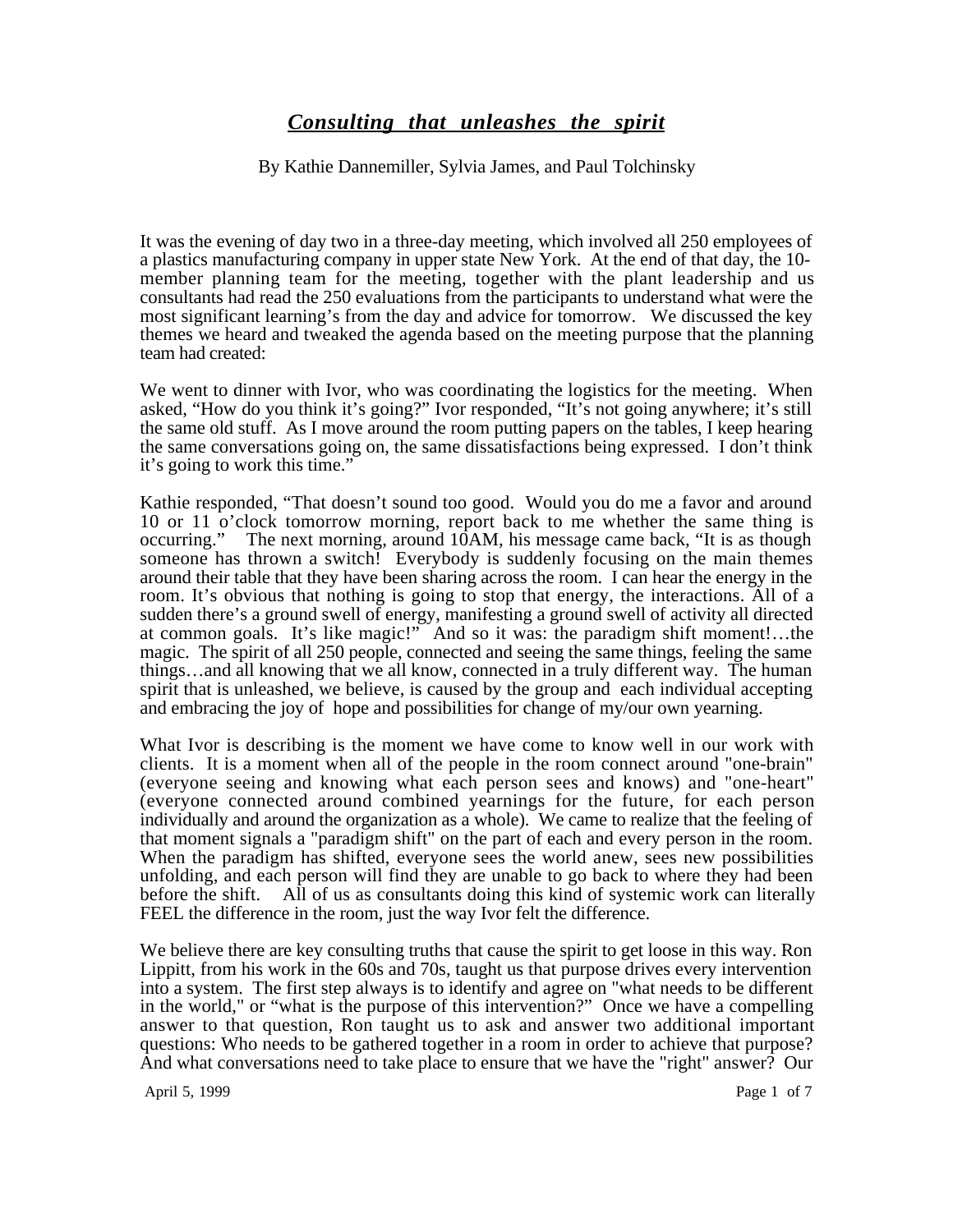consulting is always driven by these questions.

What we have been learning, as we plan and implement change in this fashion, is that the answers to all three questions need to be developed by the system itself, not by the consultants alone. We discovered that there needs to be a process for answering these questions in a way that will represent the whole systems' answers. We do this before we risk bringing together a critical mass of the organization. Therefore, we start every intervention by getting the client system to convene a true microcosm group of l5-20 people, who will be an accurate reflection of the organization. This microcosm must represent all of the diverse organizational levels, geography, longevity, cultures, and attitudes of people who have come through acquisition as well as people who have been there forever. We think of that group as the "DNA" of the whole organization. We ask to have these people work with us in a two day planning meeting. We design that meeting to unleash the spirit of that group and combine their knowledge and yearnings.

As part of that meeting, we ask individuals to tell their own stories--something on the order of the following: "Why I joined this company/organization?; why I stay?; what I've done that makes me proud?; what's been frustrating this past year?; and, what I believe needs to change in the ways we work together in the future if we are to become winners again?" We urge people to listen to each other's answers in a way that will enable them to see what the other sees. For this process, we owe a debt to people at the National Training Labs, and people like Ron Lippitt and David Cooperrider who developed the concepts of preferred futuring and appreciative inquiry. This microcosm group, which we call an Event Planning Team, then identifies common outcomes and reaches consensus on a purpose for the intervention: "What needs to be different in the world because we engaged in this effort?" From that purpose agreement, we are able to move together into planning the "conversations" needed to accomplish it.

We are aware that what happens to this group (our Planning Team) in the two days is that they connect around the head and heart in significant ways that foretell what will happen in the larger system as we move forward. Beginning with this Planning Team and based on the journey that group will have taken and the design they develop for the larger system, others in later meetings will also experience that paradigm shift, leading to new hope and new empowerment in the organization.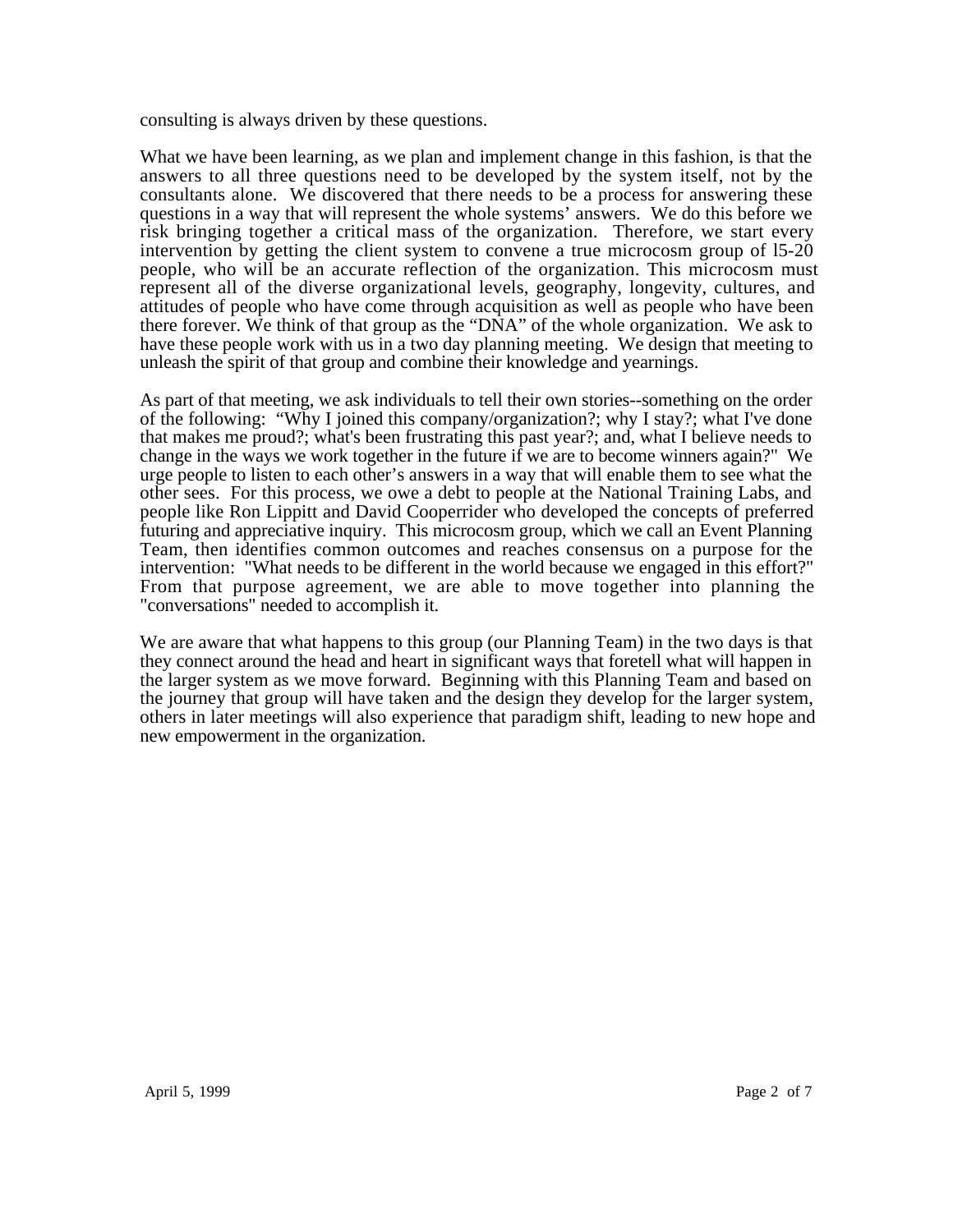When we are working with the Planning Team to decide on the conversations that must take place in the intervention, we are reflecting Meg Wheatly and Myron Kellner-Rogers' concepts about systems thinking. Together with the Planning Team we decide on what needs to occur to deepen our common understanding of Information, Identity and Relationships in order to get the paradigm shift to happen. We believe that it is the interplay of those three things that releases the spirit and sparks the magic.

INFORMATION: We know that a common database is essential to create real community. Each of us arrives at a meeting or gathering looking at the organization from our own idiosyncratic perspective. As we put ourselves in the shoes of others, we broaden and deepen our perspective. The whole, of course, is larger than the sum of the parts. Together we can see the system in powerful, exciting new ways. We continuously generate data by moving constantly from the views of the individual to the shared views at a maximum-mix (microcosm) table in the room to the combined views of every person and all people in the room. Each of us and all of us will begin to see things we've never seen before and will be able to influence farther because we see farther. Combining our information unleashes broader possibilities and an expanded world-view.

IDENTITY: Identity of the individual, of a table, and of the whole room comes from the new thinking, the new insights. We are people joined together to bring about a change in the way we do our business, and this gives us new identity. A colleague of ours, Barry Camson of Israel wrote about this as follows: "People are fulfilling the need they have to have their voices heard and to belong to a community in which they believe. The processes start with existing perspectives. It moves beyond that to a collective knowing, a new ordering of old and new wisdom. It expands what people know as individuals into a common database of what people know collectively. This becomes the basis for their new identity." It matters, in new ways, that we are all together working toward common goals. Each of us sees ourselves in a different light, and who we see in that light excites and energizes us.

RELATIONSHIPS: The processes we use for the intervention work are based on the central importance of each person, and then of each person connected with the whole. We quote Peter Block all the time, saying, "You have to have connection before you can have real content that will be of value." The magic of the moment is when people experience themselves in "true relationship" which will feel to each of them, and all of them, as a trust between participants, based in it's foundation of knowledge that we all care and we all yearn to do the right thing. This state of being is created in the interaction; we certainly rarely come together with an expectation that it will happen. They see themselves in relationship with their co-workers and feel themselves connected to their organizations. Conversations have an important role in re-creating relationships and reconnecting people to their purpose and to the meaning in their lives and in their work.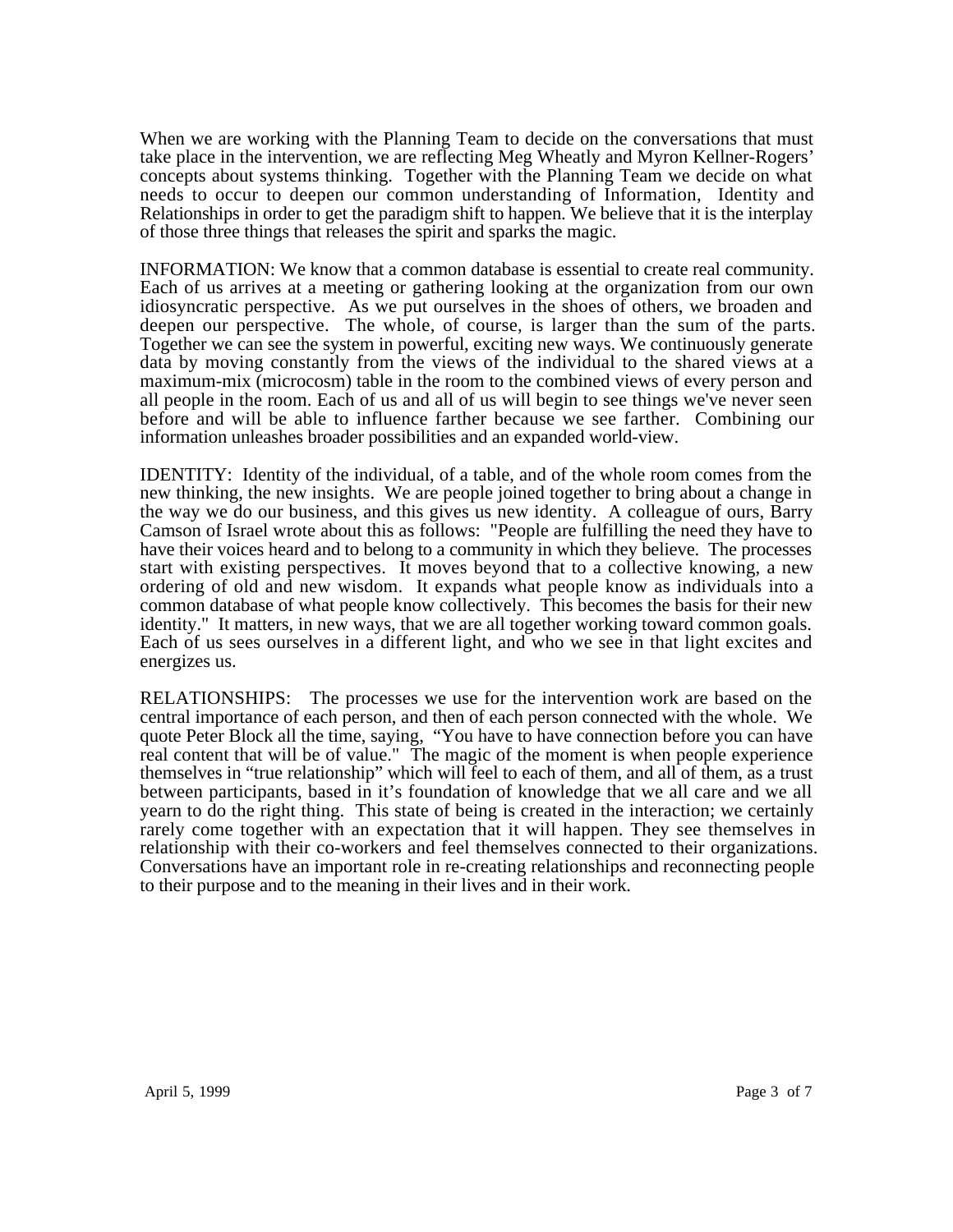Perhaps a story from a client-journey might help. In the fall of l998, we were approached by a former client who had become the Human Resources Vice President for a restaurant chain in Texas: Taco Cabana. He asked if we could do some Whole-Scale™ work of the type we had done for him on his previous job. We agreed to work with l50 managers for three days in February, l999. He was accustomed to our way of working toward "onebrain and one-heart" and understood the need for a microcosm planning team. In January the consultants met with a maximum-mix group of l6 managers from different locations and different levels who were all part of the organization, a wonderful Tex-Mex restaurant chain in Texas and Oklahoma. We worked for two days with this group, bringing them together around a compelling purpose for the three-day event, as follows:

*To work together to:*

- *Develop a shared picture of the Cabana experience for customers and employees*
- *Create a common purpose that would unite each of us and all of us in knowing how important we are to its success*
- *Agree and commit to how we get there*

We then agreed on which conversations needed to take place, which stakeholder voices needed to be heard and what strategic direction needed to be developed and enriched in order to achieve the purpose.

 During the actual meeting of the 150 in February, we invited real customers of the operation to describe what they particularly liked about the Cabana experience and what they would change if they could. We shared a video of front line workers in various locations, talking about their work and why they enjoyed it, what problems they saw and what they would like to see changed. That video, while only 10 minutes long, turned out to be honest, insightful and compelling, as real people often are when they are asked to speak from their own heart. The participants had an opportunity to interact with the customers and connect with the workers' stories. Using what they learned from those interactions, they worked at maximum-mix tables to enrich the leadership team's draft of the mission, vision, principles and '99 imperatives (strategic goals for this year). In addition, everyone worked together to create a first draft of characteristics of the "Cabana Experience." Overnight a combined group of executive leaders and the Event Planning Team, worked together to listen to the voices of the participants and consense on a rewritten document to present the next morning. What the overnight experience did was to engage this diverse team in a form of transformational leadership that allowed everyone's voices to be joined in a common picture of the l999 Taco Cabana strategy and a visceral description of "the Cabana Experience" which met people's yearnings for what they wanted their customers to say about them.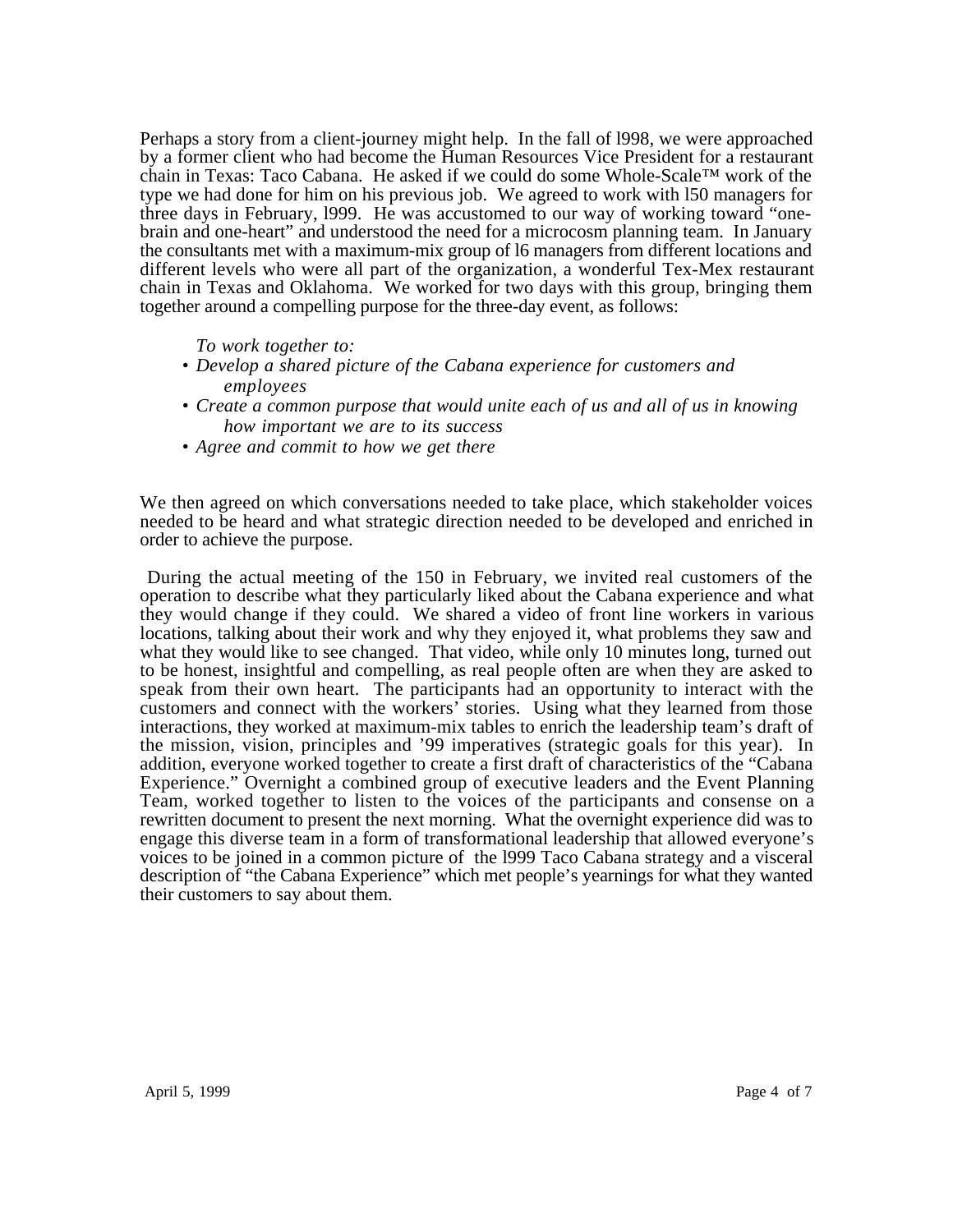The "magic moment" came the next morning when that overnight group reported out, both verbally and in writing, what they heard the participants saying and what they as the Leadership believed as well. The rewrite included the description of the Cabana Experience and the shared mission, vision, principles and '99 imperatives. The response from the whole group was immediate and electrifying. Actually they united to give a spontaneous standing ovation when asked by their leader: "Did we get it right?" In that moment, everyone was clearly seeing themselves in the document, feeling connected to others, and knew they would succeed together. In that moment, Information, Identity and Relationship all converge. Seeing myself in it (identity), knowing it is right (information) and feeling connected to everyone else in the organization (relationship) combine to create the magic. We believe that was the paradigm shift moment, the way Ivor described it in New York.

The rest of the day, the participants identified first-step action plans for the system as a whole and for their back-home groups. We finished with individual evaluations, which are summarized, and compared to the outcomes the Event Planning Team had identified, at the end of this article.

This was the beginning of a journey. We are confident that no one who was at the event will allow it to slip through their fingers. Additional work will continue through the next year with or without the further involvement of the consultants.

And so, the most important message we'd like to leave ringing in your ears is that it does not take magic to create the magic. We are clear that it takes real focus on purpose and it requires the consultants to truly believe that the wisdom is in the people themselves. The magic is in opening up information flow, building relationships and creating new identity definitions, thus combining and releasing the wisdom in the organization.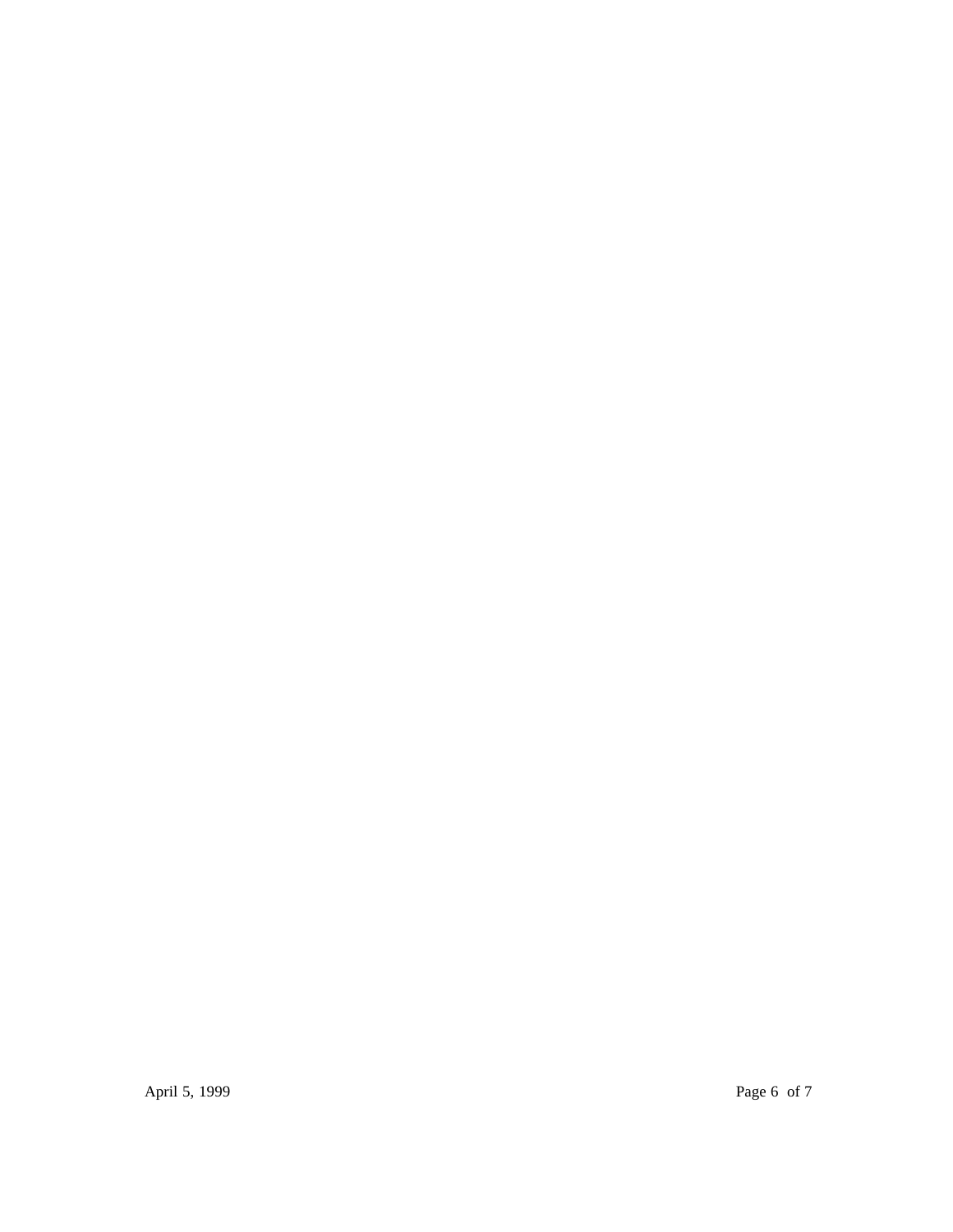| Taco Cabana BREAK ON                                                                                                                                                                                                                                                                                             |                                                                                                                                                                                                                                                                                         |
|------------------------------------------------------------------------------------------------------------------------------------------------------------------------------------------------------------------------------------------------------------------------------------------------------------------|-----------------------------------------------------------------------------------------------------------------------------------------------------------------------------------------------------------------------------------------------------------------------------------------|
| THEORICH. A Leadenship<br>Purpose & Outcomes<br>developed by the Event<br>Planning Team prior to the<br>February session                                                                                                                                                                                         | Summary of Final Evaluations from Participants                                                                                                                                                                                                                                          |
| Purpose: To work together<br>to: • Develop a shared picture<br>of the Cabana experience for<br>customers and employees. •<br>Create a common purpose<br>that would unite each of us<br>and all of us in knowing how<br>important we are to its<br>success. • Agree and commit<br>to how                          | WHAT WERE THE MOST SIGNIFICANT OUTCOMES OF THESE<br>THREE DAYS FOR YOU ? SUMMARY OF MOST OFTEN WRITTEN<br>RESPONSES: We have a better understanding of where the company is,<br>how others perceive it, and where it's going. Great to see everyone<br>focus and understa               |
| we get there. Outcomes: The<br>intended outcomes of our<br>Leadership Conference are: •<br>A commitment to put fun into<br>our processes. • Make "Guest<br>Centered" the heart of the<br>Cabana experience. • A<br>commitment to make the Guest<br><b>Experience mirror the</b><br><b>Employee Exp</b>           | nd their roles in this business. Lots of commitments made. Great to<br>have input/be part of the process on new Vision, Mission, Operating<br>Principles and Business Imperatives for '99. Finally the Cabana<br>Experience is clearly communicated for us and our Te                   |
| erience. • A commitment to<br>make internal and external<br>peoples happy. • Feeling part<br>of a closer knit family where<br>we know each other well and<br>can be resources for each<br>other. • Knowing help is<br>available and who can<br>provide it. • Improved<br>communications am                       | am Members. Great chance to meet the rest of Taco Cabana<br>face-to-face/ make new friends in the company. Great teamwork!<br>Favorite sessions: Customer panel, Leadership panel, Board Member and<br>Stock Analyst, commitments by each team. ACTUAL QUOTES: "I hav                   |
| ong upper management and<br><u>lower management and</u><br>corporate and field. $\bullet$ A<br>shared picture of the Cabana<br>experience and an expanded<br>definition (in concrete terms)<br>of what it is, e.g., "hassle<br><u>free" in every facet of</u><br>business. • Take ownership in<br>the destiny of | e new faith in Taco Cabana and the leadership" "The fact that we were<br>all united seeing things the same way and committed on the same Vision<br>and End Results" "We were allowed to speak out and not hold it back;<br>and let it burn in our minds and hearts" "We                 |
| one's circle of influence and<br>to enable others to do<br>likewise. • Understanding<br>and appreciation for other<br><i>people's perspectives</i><br>including my own. • To learn<br>new ways from each other and<br>to improve consistency and<br>of vootawant<br>ralitw<br>April 5, 1999                      | are a family" "The great stuff we've learned and can now share with our<br>people back at home" "We are not divided as a division, a city, a market,<br>a region; we are a WHOLE COMPANY" "Feeling proud about the<br>accomplishments of '98 and getting ready to move a<br>Page 7 of 7 |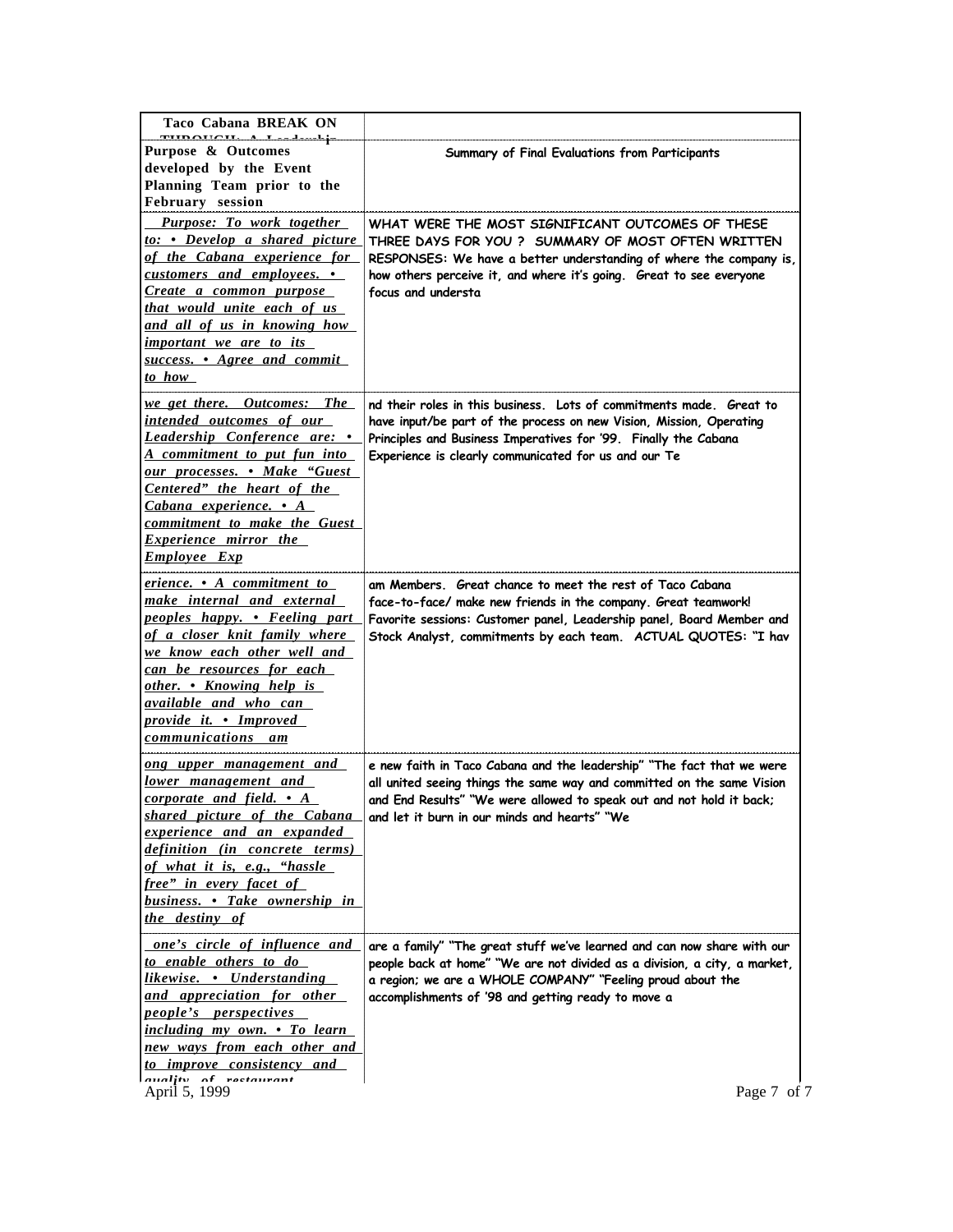| able to make it happen, •<br><u>Know</u> that each one of us is<br><i>important to the success of</i><br>the company and feeling<br>proud of it. • Walk out with a<br>common commitment to the<br><i>importance of our own roles</i><br>and responsibilities. • Know<br>you can evolve individually,<br><u>affecti</u> | head in '99" "The uniting of our Company" "Our voices are heard by top<br>management" ON A SCALE OF 1 to 10, HOW CONFIDENT ARE YOU<br>THAT WE WILL CARRY OUT OUR COMMITMENTS TO EACH OTHER<br>? Answers ranged from one person marking a low of "5" to 73 people<br>markin |
|------------------------------------------------------------------------------------------------------------------------------------------------------------------------------------------------------------------------------------------------------------------------------------------------------------------------|----------------------------------------------------------------------------------------------------------------------------------------------------------------------------------------------------------------------------------------------------------------------------|
| ng the company as a whole<br>(creative visualization). • Be<br>able to demonstrate, transmit<br>and sustain our commitments<br>and passions. • A commitment<br><u>and ownership of our</u><br>enriched Vision, Mission,<br><b>Operating Principles and '99</b><br>Imperatives that we all own.                         | g a high of "10". The average answer is 9.27 !!!! WHY DID YOU<br>MARK IT WHERE YOU DID ? SUMMARY OF MOST OFTEN<br>WRITTEN RESPONSES: Be careful to follow-up and hold people and<br>groups accountable to their commitments. We are all working together<br>now. We        |
|                                                                                                                                                                                                                                                                                                                        | are enthusiastic and committed. Teamwork will make it happen/everyone<br>had a part in the decision making. Let's be realistic about what some<br>people can accomplish (guarded optimism). We're eager to get back to<br>work and make all this happen. Follow-up         |
|                                                                                                                                                                                                                                                                                                                        | must start at the top and will then work down. Some evaluations said<br>that they "don't believe in scoring a 9 or 10 to anything". ACTUAL<br>QUOTES: "We have laid out a great road map to follow" "Because I<br>always keep my commitments!" "We are united with t       |
|                                                                                                                                                                                                                                                                                                                        | he same new Vision and Mission" "I saw moods change once upper<br>management let us make changes and listened" "I think 80% achievement<br>would even be great" "We have the Desire, Knowledge and Skill to DO<br>IT!!" "I see the passion to make change" WHAT SPECIFI    |
|                                                                                                                                                                                                                                                                                                                        | CALLY DO WE NEED TO DO FROM HERE TO MAINTAIN OUR<br>MOMENTUM ? SUMMARY OF MOST OFTEN WRITTEN<br>RESPONSES: By far the most repeated comment was<br>"COMMUNICATION". Lots of responses suggesting more meetings like<br>this one, even if done reaionally. Keep deliveri    |
|                                                                                                                                                                                                                                                                                                                        | ng the Cabana Experience to our Guests. Lots of follow-up to make sure<br>we do what we said we would. Keep the commitment and support from<br>upper management. We need to be consistent in service and quality for<br>our customers. Commitment to development of o      |
|                                                                                                                                                                                                                                                                                                                        | ur people. Take this excitement and commitment back to our<br>restaurants and departments (don't forget Spanish version of some<br>ACTUAL QUOTES: "Walk the Talk" "Follow-up, follow-up,<br>materials).<br>follow-up" "Keep the unity built up between Corp and Field"     |